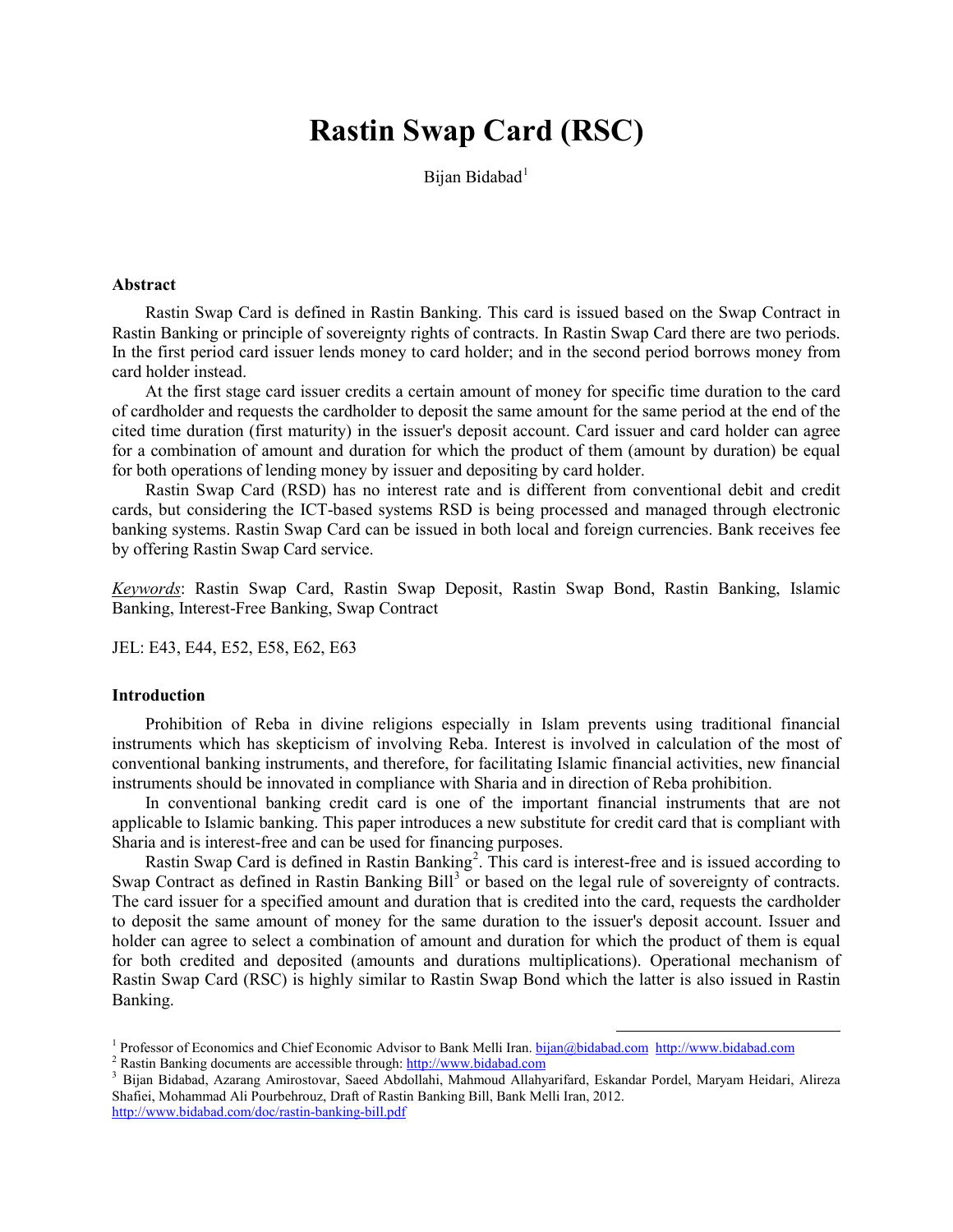#### **Bank Cards**

Two main groups of bank cards are used in banks as debit cards and credit cards. Bothe groups are processed and managed through electronic banking systems.

Debit Card: are in form of magnetic or smart cards and are processed online or offline. This type of cards is connected to a customer's account and withdrawal over the account balance is not allowed. Debit card is also used for cash payment purchase through Point of Sale (POS) or via the internet and withdrawal from Automatic Teller Machines (ATM). Some banks by offering this service levy bank fees and receive it from customer. Once debit card is credited, it can be used by customer.

Credit Card: is a card that issuer (bank) gives to the customer and the customer without paying funds into his account can withdraw money for a certain amount as borrowing and or purchase through this card; and at maturity s/he is obliged to pay the fund back to the bank wholly or by installment. In case of nonfulfillment of obligation in the determined time period, bank will pose an interest rate to the amount of fund for the delayed time and customer and his guarantor are obliged to pay the principal and interest amounts.<sup>4</sup>

Companies, banks, financial and credit institutions finance the necessary resources for this activity to the bank or card issuer companies (such as Visa, MasterCard, and other companies with different names in monetary regions and different countries) and banks or cited companies shall manage them through their electronic payment systems. Credit limit granted to each customer depends on customer's financial history and ability to repay the fund back to the bank.

This card is a usury financial instrument. Banks and intermediary companies in Islamic countries have tried to change the card characteristics and its operations to allege it as Islamic through use of formal Islamic contracts (eg *Joalah* and *Murabaha* contracts); but it is clear enough that interest is certainly not negligible in credit cards. Credit cards are often used in the context of people's consumption as consumer loans and are subject to the aggravated usury character. By this card, banks in most countries receive high interest rate from customers and in cases the interest rate is compounded as well as the status of the Doubled Riba. Bank justifies the higher interest rates for this card because of its higher credit risk. This card is functionally compatible with the culture of consumerism. So that when the cardholder goes shopping centers with his family usually buys what his family or accompanies request to satisfy them and falls actually in the trap of unwanted loan and interest. Subprime Credit Cards are issued with low credit and high interest and Secured Credit Cards are issued on the basis of guarantees or collateral.

Credit card holders are usually granted various facilities. For example, offering discounts or services such as travel, accident and health insurances and lack of interest on delayed payments for specific periods, etc. are among these facilities given to customers.

Different types of banking credit exist in the banks. Loans in general are credit operations which are done in different ways and with different pledges. There is another type of credit operation that is served to ranked customers' checking accounts. Using this type of credit, checking account holder can draw checks (or use his connected card to his checking account) more than his account balance. Customer is also charged by applying interest rate as other conventional loans. Thus it is also a usury loan and is not acceptable in Islamic banking.

# **Rastin Swap Bonds (RSBs)**

As it was cited before, operational mechanism of Rastin Swap Card (RSC) is highly similar to Rastin Swap Bond. Rastin Swap Bond is a financial paper that observes the right for the lender to borrow an equal amount to his lending from the borrower. The lender can sell his paper in market at market price. In this bond, no interest rate is determined, but the market price of bond is determined at each transaction in

 $\overline{\phantom{a}}$ 

<sup>&</sup>lt;sup>4</sup> Martin, Andrew (January 4, 2010). How Visa, Using Card Fees, Dominates a Market. New York Times. CreditCards.com (2006). Prepaid debit card benefits and disadvantages. Creditcards.com.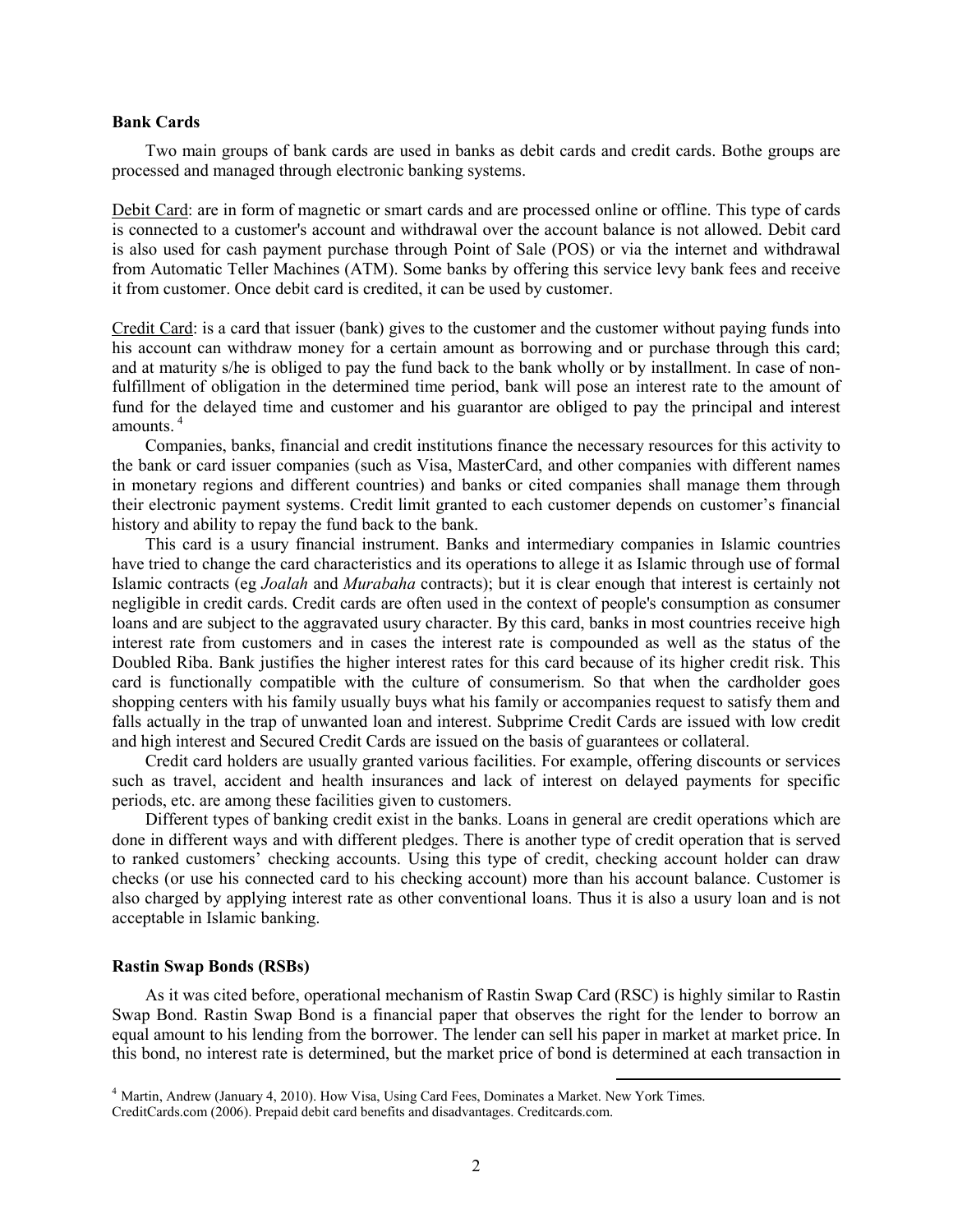the market and thus the return of bond is not fixed and not predetermined.

Financial structure of Rastin Swap Bonds is substantially different from conventional bonds and bills. In RSB, while there is no interest, the funds will be offered to other party in form of "debt equal to future loan", or "loan equal to future debt" with "time-drawing right". This also differentiates RSB from conventional bonds, as the latter are interest-bearing securities, whereas RSB is basically, non-interestbearing financial certificate and with ownership claim. Similar to conventional debt securities, RSBs may be issued for a fixed period. The period variation is due to specific rules.

Generally, RSBs have two periods and two maturity dates. The first period is equal to N months from the selling time to first maturity, and the second period is from the first maturity date (N) until the payback date of funds (kN+N) or second maturity date. The first maturity is when the seller of papers is obliged to provide the loan equal to A dollars for N months, or A/k dollars for kN months to the buyer. Therefore, the first maturity occurs at the end of N months. The second maturity is the end of contract when the seller will receive back his funds after kN+N months after selling time.

Rastin Swap Bond is issued under certain conditions with a face value. Accordingly, by buying \$A bonds with maturity of N months, the buyer will have the right to obtain \$A interest-free loan for a period of N months from the issuer of bonds. The buyer and seller agree on fixing combinations of \$A and N months so that the buyer can choose smaller, equal or larger than one ratios from \$A in proportion with N months in such a way that the result of the amount of money multiplied by time duration, be equal to A×N. For example, buyer instead of A Dollars, can borrow A/2 Dollars for 2N months at the  $N<sup>th</sup>$  month, or \$A/3 for 3N months at the  $N^{th}$  month. Where, in all cases the result will be equal to A×N. That is:  $(A/2)\times(2N)=(A/3)\times(3N)=A\times N$  or generally speaking, instead of \$A, we will receive \$A/k for k×N months after the N months. The parameter k can be agreed mutually upon by the parties, or offered by the buyer. This procedure is depicted by figure 1.



To facilitate Rastin Swap Bonds, the new Swap (*Mobadalah*) Contract was defined in Rastin Banking. Swap (*Mubadalah*): is a contract in which one person (*Mobadil*) (swapper) undertakes to give the ownership of a certain asset (*Badal*)/(swapped asset) to the other party (*Motabadil*)/(one who receives the swapped asset) for a defined period; and the other person also undertakes to give the ownership of same amount (*Mobaddal*)/(re-swapped) to the first person (*Mobadil*) for equal period. Rastin Swap Bond is defined in Rastin Banking is based upon *Mubadalah* (swap) contract between *Mobadil* (swapper) and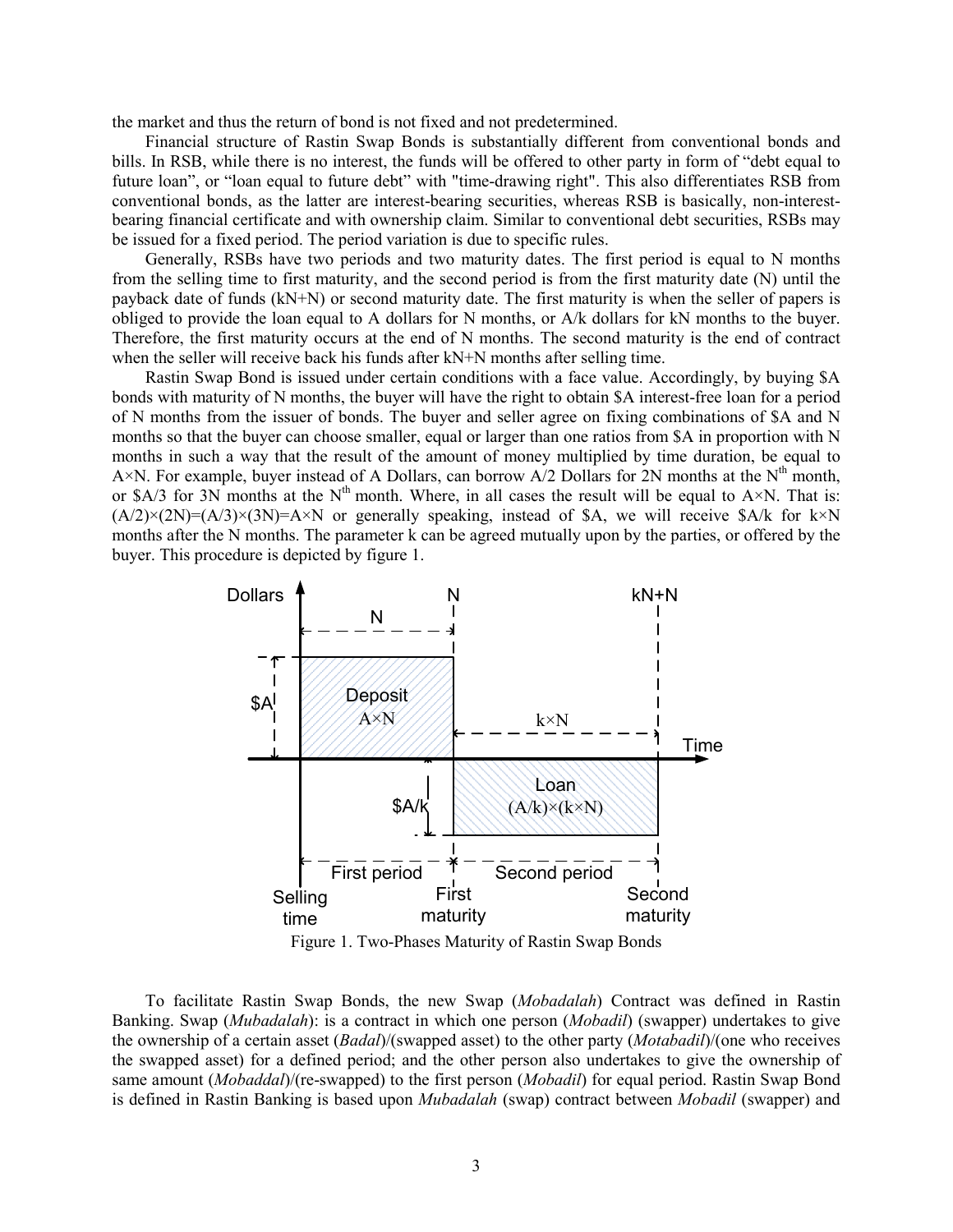*Motebadil* (swappee) in which the durations and substances of swaps are equal for first and second swaps. *Motebadil* (swappee) issues the bond and owes to *Mobadil* (swapper) equal to the nominal value of bond; and should pay this amount (*badal*)/(swapped) to *Mobadil* (swapper) at maturity. The issuer (*Motebadil*) is obliged to give the *mobaadal* (re-swapped) for the same amount and period as *badal* (swapped) to *mobadil* (swapper). He can choose a combination of amount and period that the multiplication of amount by period of *mobaddal* (re-swapped) be equal to that of *badal* (swapped). At second maturity, *mobadil* (swapper) is committed to return *mobaddal* (re-swapped) to *motebadil* (swappee). *<sup>F</sup>* 5 No interest rate is involved in these bonds and they are of four kinds: Central Bank Rastin Swap Bond, Treasury Rastin Swap Bond, Bank Rastin Swap Bond, and Commercial Rastin Swap Bond. Regarding the fact that these bonds are not based upon participation and just indicate swapping of assets, is not covered by regulations of the Rastin PLS Base system, but uses its infrastructure such as organization and Rastin Certificate Market.<sup>6</sup>

Each type of RSBs can be transacted in secondary market but the transactions are permitted for different groups of seller and buyers (central bank, commercial banks, treasury and public) for specific types of RSBs. RSBs pricing will be formed on a base of demand for and supply of money rather than fixed interest rate for fixed period. The interest rate of RSBs is zero but the return is not fixed due to market bonds' prices changes. Thus, interest rate rigidity is vanished and when the economy goes toward recession, price (return) of RSB becomes lower and reduces the cost of using money resources; and vice versa for the case of going toward prosperity. That is, RSBs have a built-in automatic adjustment mechanism, which stabilizes the economy. In other world, we can say that RSBs prices will be commensurate to capital return of real economy.

Similar to RSBs in domestic money, four kinds of foreign exchange nominated RSBs can also be issued. The only difference is that both loans of Rastin Foreign Exchange Swap Bonds should be in one unique currency; except for the Central Bank Rastin Foreign Exchange Swap Bonds that can be in two different currencies for the first and second periods. In neither cases especially when one foreign exchange is used for the first period, and another foreign exchange is used in the other period, no skepticism of usury exists.

The monetary and fiscal effects as well as their economic effects of issuing Rastin Swap Bonds have been discussed in different papers. *<sup>F</sup>* 7

# **Rastin Swap Deposit (RSD)**

Rastin Swap Deposit (RSD) is a kind of banking deposit account which is opened in Rastin Bank. Bank undertakes the commitment that for the same amount of money and the same time duration that

l

<sup>5</sup> Bijan Bidabad, Azarang Amirostovar, Saeed Abdollahi, Mahmoud Allahyarifard, Eskandar Pordel, Maryam Heidari, Alireza Shafiei, Mohammad Ali Pourbehrouz, Draft of Rastin Banking Executive Regulation, Bank Melli Iran, 2012.<br>http://www.bidabad.com/doc/rastin-banking-regulation.pdf

 $\overline{6}$  Bijan Bidabad, Rastin Certificate Market (RCM), Complementary System of Rastin Banking, 2013. <http://www.bidabad.com/doc/rastin-bank-rcm-en.pdf><br>
<sup>7</sup> See:

<sup>•</sup> Bijan Bidabad, Islamic Monetary Policy, 2013. <http://www.bidabad.com/doc/islamic-monetary-policy-en.pdf>

<sup>•</sup> Bidabad, Bijan, Mahmoud Allahyarifard. Usury-Free Bonds and Islamic Central Banking Monetary Instruments. 2010. <http://www.bidabad.com/doc/Islamic-banking-bond-en.pdf>

<sup>•</sup> Bidabad, Bijan, Abul Hassan, Ben Ali Mohamed Sami, Mahmoud Allahyarifard. Interest-Free Bonds and Central Banking Monetary Instruments. International Journal of Economics and Finance. Vol. 3, no. 3, Aug 2011, pp.234-241. <http://www.ccsenet.org/journal/index.php/ijef/article/download/11665/8300>

<sup>•</sup> Bidabad, Bijan,Interest-Free Treasury Bonds (IFTB), 2011[. http://www.bidabad.com/doc/interest-free-t-bond-en.pdf](http://www.bidabad.com/doc/interest-free-t-bond-en.pdf) <http://www.bidabad.com/doc/iftb-en.pptx>

<sup>•</sup> Bidabad, Bijan, Interest-Free Treasury Bonds (IFTB), Islamic Finance and Legal Clarifications, 2011. <http://www.bidabad.com/doc/interest-free-t-bond-feqhi-en.pdf>

<sup>•</sup> Bidabad, Bijan, Abul Hassan, Ben Ali Mohamed Sami, Mahmoud Allahyarifard. Interest-Free Bonds Financial Innovation, A Monetary Instrument for Economy at Crisis. Journal of Economic Cooperation and Development (JECD). 32, 1, 2011, 55-70. [http://www.sesric.org/jecd/jecd\\_articles/ART10102201-2.pdf](http://www.sesric.org/jecd/jecd_articles/ART10102201-2.pdf)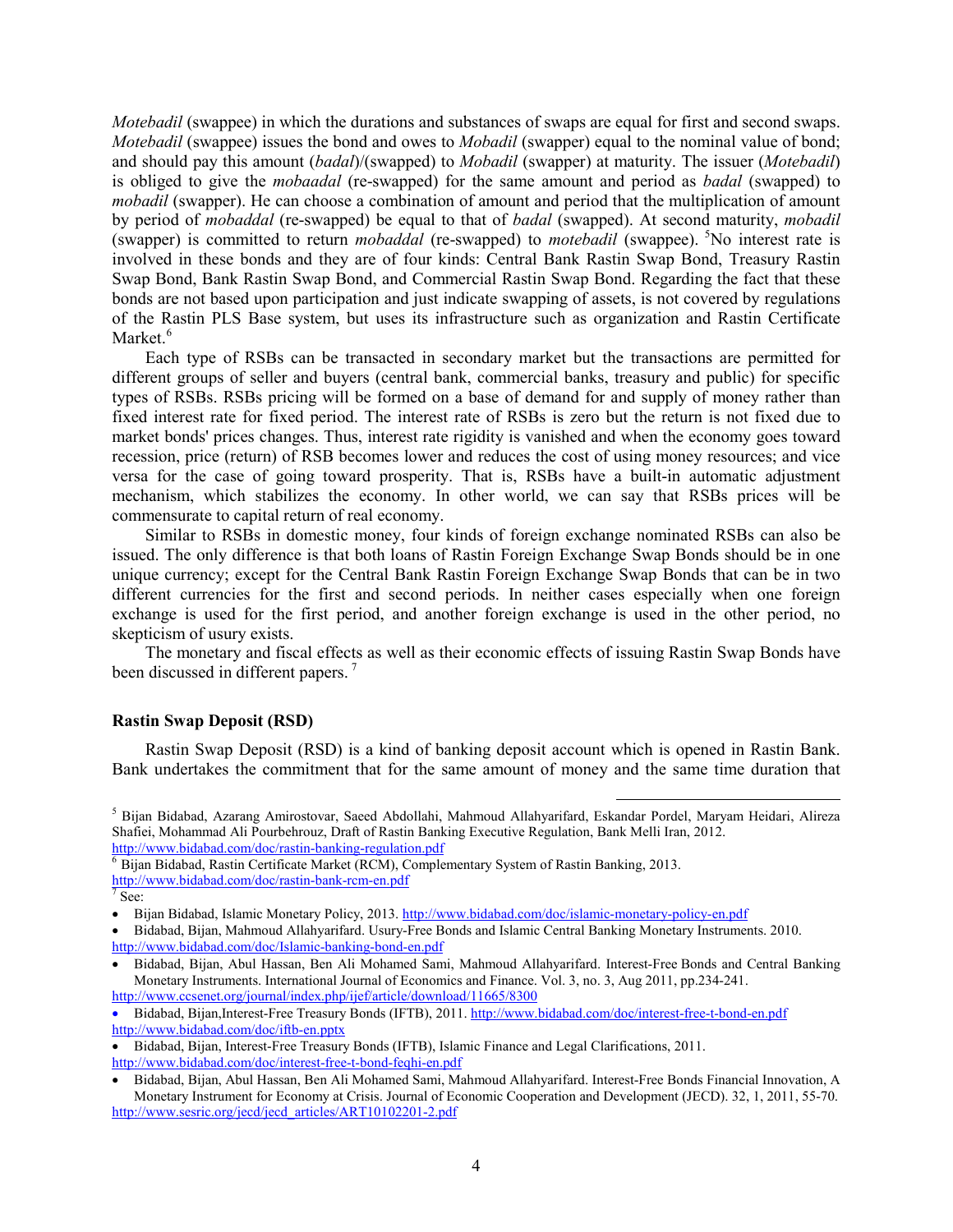depositor deposits his money in his RSD account, to lend money as loan to depositor. With the opening of this type of deposit account, depositor is entitled to receive interest-free loan from bank up to the same amount of money and the same time duration that (depositor) had deposited in his bank account before, and at the end depositor returns the money back to the bank. <sup>8</sup>

## **Rastin Swap Card (RSC)**

Rastin Swap Card (RSC) is a kind of bank card which is issued in Rastin Banking. Rastin Swap Card (RSC) is highly similar to Rastin Swap Bond as mentioned above. The main difference being that, unlike the Swap Bonds that depositing is done at first and then loan occurs; in Rastin Swap Card (RSC) loan is firstly occurred and then depositing will be. The distinction is cleared as by comparing figures 1 and 2.

Customer (buyer/holder) requests the card issuer to issue the card with respect to a certain amount of money for certain time duration to be credited into the card. After then, for this service, the cardholder is obliged to deposit the same amount for the same duration in bank's account, or a combination of amount and duration can be agreed based upon the multiplication of amount and duration of the money the bank lent customer through the card be equivalent to the money and duration that customer will deposit in the bank. At the first maturity, the cardholder returns the money back to the bank and deposits an amount equivalent to the amount he had borrowed for the same duration in the bank's account. After reaching the second maturity, the bank will release the deposited money from his account and transfer it to a customer's account.

The customer is obliged to give necessary guarantee or collateral to bank to bring faith to fulfill his obligations. Type of pledge or guarantee is determined by the bank due to his understanding about the customer financial history and the credited amount to the card. At the second maturity, guarantee or collateral of the customer is released when the obligatin is fulfilled.

Rastin Swap Card is contracted based upon *Mubadalah* (swap) contract between *Mobadil* (swapper) and *Motebadil* (swappee) in which the durations and substances of swaps are equal for first and second swaps. *Mobadil* (swapper) is the card issuer and is creditor from *Motebadil* equal to the nominal value of card; and *Motebadil* (customer) should pay this amount (*badal*) (swapped) to *Mobadil* (swapper/card issuer) at first maturity. The customer (*Motebadil*) is obliged to give the *mobaadal* (re-swapped) for the same amount and period of *badal* to *mobadil*. He can choose a combination of amount and duration that the multiplication of amount by duration of *mobaddal* (re-swapped) be equal to that of *badal* (swapped). At second maturity, *motebadil* (customer) is committed to return *mobaddal* (re-swapped) to *mobadil* (card issuer).<sup>[9](#page-4-0)</sup> No interest rate is involved in this card. They can be in domestic money or foreign exchange currencies. The durations of swapped and re-swapped and interregnum duration are determined when contract is signed. End of the *Badal* duration is called *Badal* (first) maturity; and the end of *Mobaddal* duration is called *Mobaddal* (second) maturity. Interregnum duration in Rastin Swap Card is the time interval between *Badal* maturity and the start of *Mobaddal* duration.

In case of nonfulfillment of obligations at first maturity, *Mobadil* (card issuer) after receiving *Badal* can hold the *Mobaddal* beside himself in such a way that the multiplication of *Badal* duration by the amount of *Badal* is equal to the same multiplication for the sum of *Mobaddal* duration plus delayed duration by *Mobaddal* amount.

Rastin Swap Card can be both issued in foreign currencies as well as local currency. In this connection there is no significant difference between the two above cards issued in local and foreign currencies except that the nominal amounts of both stages of the card could be a foreign exchange. In any case, the currency type of *Baddal* and *Mobaddal* should be the same. If the card is issued for the case of different types of currencies for *Badal* and *Mobaddal*, there would be no Riba skepticism in the

l

<span id="page-4-0"></span><sup>&</sup>lt;sup>8</sup> Bijan Bidabad, Rastin Swap Deposit, 2015, <u>http://www.bidabad.com/doc/rsd-paper-en.pdf</u><br><sup>9</sup> Bijan Bidabad, Azarang Amirostovar, Saeed Abdollahi, Mahmoud Allahyarifard, Eskandar Pordel, Maryam Heidari, Alireza Shafiei, Mohammad Ali Pourbehrouz, Draft of Rastin Banking Executive Regulation, Bank Melli Iran, 2012. <http://www.bidabad.com/doc/rastin-banking-regulation.pdf>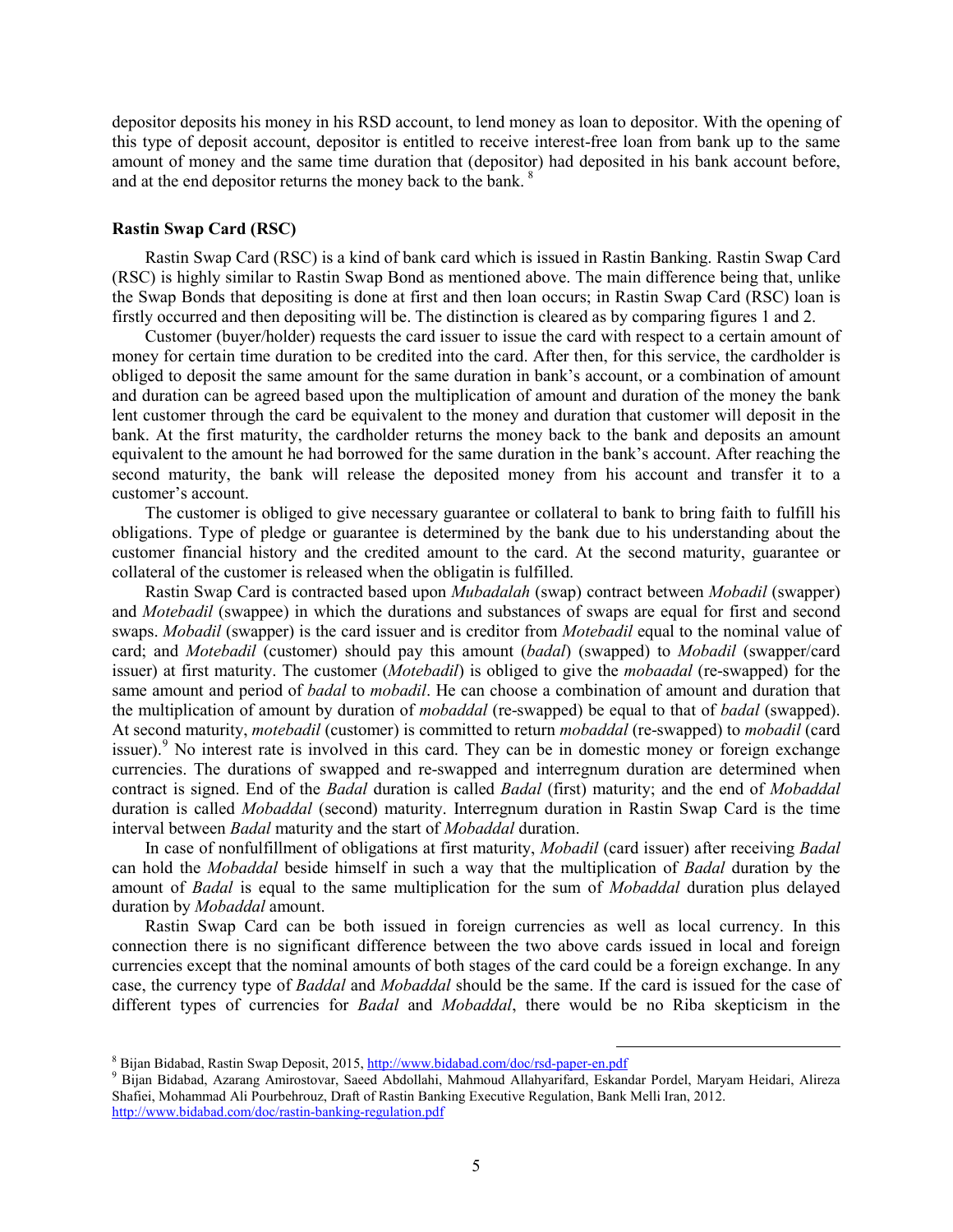transaction yet. But to ascertain the case both sides of the contracts commit that at the first maturity, rate of currency exchange be applied to convert *Badal* in first currency into *Mabaddal* in the second currency.

Bank or card issuer receives service fee for offering this service to customers. Regarding the fact that this card is not based upon participation and just swaps the money, it is not covered by regulation of the Rastin PLS Base system<sup>10</sup>, but uses its infrastructure and organization.<sup>[11](#page-5-1)</sup>

![](_page_5_Figure_2.jpeg)

Figure 2. Two-Phases Maturity of Rastin Swap Card

### **Sharia Allowances of Rastin Swap Card (RSC)**

Essentially, usury occurs in loans, and loans have two different kinds of consumption and investment loans. Investment loans result in profit/loss and the loan itself is not for spending or consumption. Consumption loans are used for everyday life spending.<sup>[12](#page-5-2)</sup> Sharia prohibition reasoning mostly concern consumption  $\text{loans}^{13}$  $\text{loans}^{13}$  $\text{loans}^{13}$ .

"Transaction usury" is defined as transacting a measurable commodity/money with a surplus amount of the same commodity/money. Because of the excessive amount paid to other party; this transaction involves usury, and is prohibited by Sharia. In "transaction usury", transacting equal amount along a period is not considered, but transacting with an extra amount is at the focus of attention. That is why

<span id="page-5-0"></span><sup>10</sup> Bijan Bidabad, Rastin Profit and Loss Sharing (PLS) Base System. Journal of Islamic Economics, Banking and Finance, pp. 32-57, Vol. 9 No. 4, Oct - Dec 2013.

 $\overline{\phantom{a}}$ 

[http://ibtra.com/pdf/journal/v9\\_n4\\_article2.pdf](http://ibtra.com/pdf/journal/v9_n4_article2.pdf)<br>http://www.bidabad.com/doc/pls-base-en.pdf<br><sup>11</sup> Bijan Bidabad, M. Safarradab and L.Ashab

<span id="page-5-1"></span><sup>&</sup>lt;sup>11</sup> Bijan Bidabad, M. Safarzadeh and J. Aghabeigi, Organization of Profit and Loss Sharing (PLS) Banking in Bank Melli Iran.<br>Bank Meli Iran, 2011. http://www.bidabad.com/doc/PLS-organization.pdf

<span id="page-5-2"></span> $12$ - Bidabad, Bijan, Economic-juristic analysis of usury in consumption and investment loans and contemporary jurisprudence shortages in exploring legislator commandments. Proceeding of the 2<sup>nd</sup> International Islamic Banking Conference. Monash University of Malaysia. 9-10 September 2004. Reprinted in: National Interest, Journal of the Center for Strategic Research, Vol. 2, No. 1, winter 2006, pp. 72-90. Tehran, Iran[. http://www.bidabad.com/doc/reba-en.pdf](http://www.bidabad.com/doc/reba-en.pdf)

<span id="page-5-3"></span><sup>«</sup>يَمْحَقُ اللَّهُ الْرِّبَا وَيُرْبِي الصَّدَقَات». . Surah: Baqarah, Verse 267. God will vanish usury and increase charity -**َ**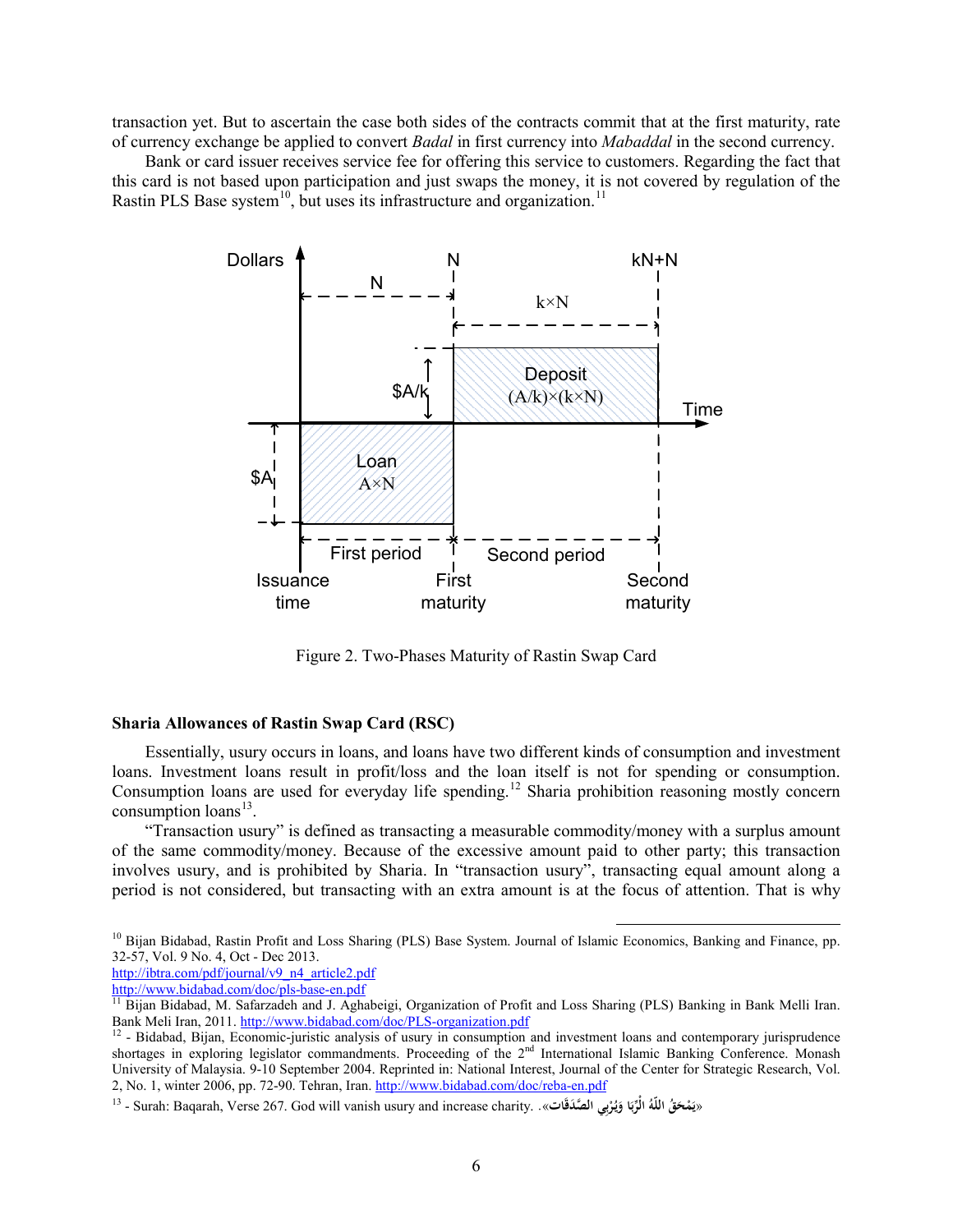Rastin Swap Card does not enter into the domain of "usury transaction; because its financial activity is not based upon transaction of extra amount, just equal amounts are bartered along two periods, and creditor obtains no surplus.

In "loan usury", a person lends (money or commodity) and receives it back with a surplus. In "loan usury", the surplus has not necessarily the same type or quality of the original commodity and includes any kind of surplus. Rastin Swap Card is not "loan usury" as well.

The spiritual reference of the verses 278-281 of Surah of *Baqarah*: "**Your capitals will be yours, you won't suppress and will not be suppressed**" approves the correctness of Rastin Swap Card<sup>[14](#page-6-0)</sup>. This is because according to "**your capitals will be yours**", the principal loan will be returned to the lender, and in order to prevent doing any oppression, or being oppressed "**you won't suppress and will not be suppressed**", he will receive loan in an equal amount of what he had lent, which exactly complies the meaning of this verse.

### **Legal Institution for Rastin Swap Card (RSC)**

Many of monetary and banking activities are regarded as new subjects in civil laws of many countries. Civil laws have not reckoned all transaction contracts and has just mentioned some evidences such as pure transaction contract, conditional transaction, forward deal, spot transaction, over the counter transaction, future (*Salaf*) and prepaid (*Salam*) purchase, irrevocable transaction, optional transaction, valuable metals transaction, unauthorized transaction and etc. Therefore, we will not be wrong if we consider RSC with its similarities to "transaction contract", while possessory right is suspended during the period of contract.

Promissory contracts seem to be a solution for legal framework for RSC. New "counter-loaned contract" in which two parties decide to deposit a specific asset with the other party for a same period, and also "counter-trust contract" can be defined in this regard. But, revocability of promissory contracts creates difficulty for application of "counter-loaned contract" and "counter-trust contract" and "donation against loan contract" with zero donations in applying Rastin Swap Card<sup>15</sup>. In this connection, application of "time-barter contract" is not meaningless. Accordingly, we define "time-barter contract" in which a party lends an asset to other party, in order to receive the same asset from him in future without considering that one of them is assets and the other is its price. If we consider the loan contract without surplus, "time-loan contract" might also be defined. We may define "time-loan contract" according to which each party loans the possession of his own specific asset to the other and the other party will loan back the similar asset with similar quality and amount to him at maturity, and if he cannot render the same asset, he should pay its spot price at the time of contracting. In all of these frames, one deposits some asset with the other person and he will pay back the same amount at the maturity without any surplus or privilege.

However, as a conclusion, Rastin Swap Card is contracted based upon *Mubadalah* (swap) contract. But without legislation of this contract as law, the Rastin Swap Card can be contracted based upon the principle of sovereignty of contracts that is well known in law.

 $\overline{\phantom{a}}$ 

<span id="page-6-0"></span><sup>َ &#</sup>x27; – «يَا أَيُّهَا الَّذِينَ آمَنُواْ اتَلَقَوْاْ اللّهَ وَذَرُواْ مَا بَقِيَ مِنَ الرِّبَا إِن كُتُم مُّؤْمِنِينَ. فَإِن لَمْ تَفْعَلُواْ فَأَذَنُواْ بِحَرْبِ مِّنَ الرِّبَا إِن كُتُم مُّؤْمِنِينَ. فَإِن لَمْ تَفْعَلُوا **َ إ َ ِ َ ِ َ ِْ َ** تَطْلِمُونَ وَلاَ تُطْلَمُونَ. وَإِن كَانَ ذُو عُسْرَةٍ فَنَظِرَةٌ إِلَى مَيْسَرَةٍ وَأَن تَصَدَّقُواْ خَيْرٌ لَّكُمْ إِن كُتُمْ تَعْلَمُونَ. وَإِضْ تَعْلَمُوا خَيْرٌ لَكُمْ إِن كُتُمْ وَائْشَا كُنَاهُمْ إِلَى مَيْسَرَةٍ ف **َ َ َ ٍَ إ َ َ َ** وَهُمْ لاَ يُظْلَمُونَ.»

<span id="page-6-1"></span>O! Believers, care about God; leave what is left through usury. But if you don't, you should know that you are fighting against God and his messengers; and if you repent, your capitals will be yours. You won't suppress and will not be suppressed. If your debtors are poor, give them time until they obtain money; and if you bestow, it will be much better for you if you understand.<br>Beware of the day you return to God, and then whatever obtained, will be returned to everybody; <sup>15</sup> - Bidabad, Bijan, Legal analysis of Interest-Free Bond[s http://www.bidabad.com/doc/legal-analysis-of-non-usury-bonds.pdf](http://www.bidabad.com/doc/legal-analysis-of-non-usury-bonds.pdf)